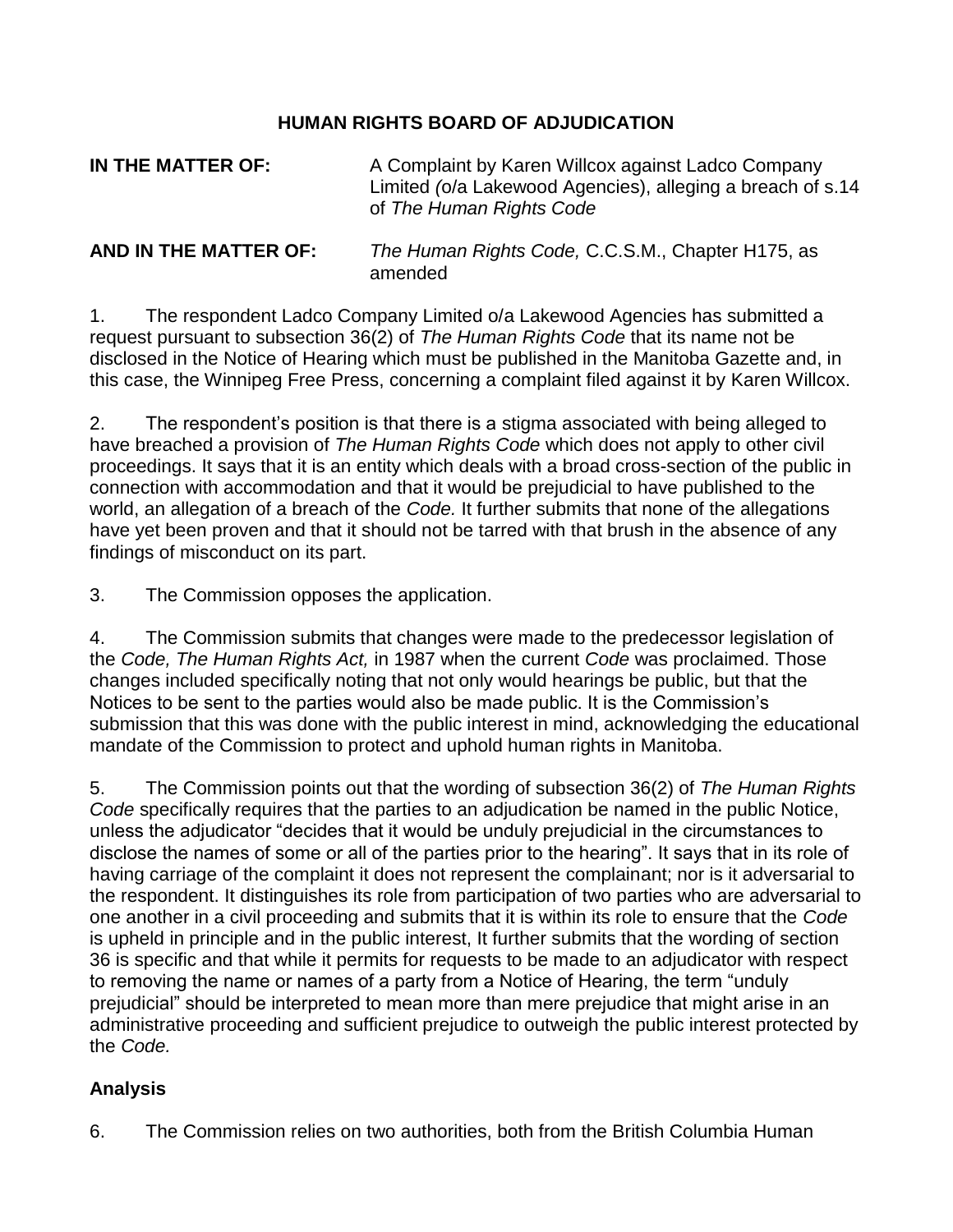Rights Tribunal, in which publication bans, among other things, were requested: *Sinclair* v *Blackmore* (2004) 49 C.H.R.R. *D1232* and *Qin* v. *Certified General Accountants Assn. of British Columbia* [2004] B.C.H.R.T.D. No. 37. In both instances the requests were denied.

7. In *Sinclair v. Blackmore* (2004) 49 C.H.R.R. D/232, the Tribunal noted that human rights legislation protects rights of a special, almost constitutional nature, citing *Ontario Human Rights Commission and O'Malley v. Simpson-Sears Ltd.* (1985) 7 C.H.R.R. D/3102 at D/3105 (S.C.C.). It cited the legislated purposes of the *Code* in that province which included:

3….

- (a) to foster a society in British Columbia in which there are no impediments to full and free participation in the economic, social, political and cultural life of British Columbia;
- (b) to promote a climate of understanding and mutual respect where all are equal in dignity and rights;
- (c) to prevent discrimination prohibited by this Code;
- (d) to identify and eliminate persistent patterns of inequality associated with discrimination prohibited by this Code;
- (e) to provide a means of redress for those persons who are discriminated against contrary to this Code.

8. Similarly, in *The Human Rights Code* of Manitoba, the responsibilities of the Commission are set out at section 4 of the *Code* as follows:

4 In addition to discharging its other responsibilities under this Code, the Commission shall:

- (a) promote the principle that all members of the human family are free and equal in dignity and rights and entitled to be treated on the basis of their personal merits regardless of their actual or presumed association with any group;
- (b) further the principle of equality of opportunity and equality in the exercise of civil and legal rights regardless of status;
- (c) disseminate knowledge and promote understanding of the civil and legal rights of residents of Manitoba and develop, promote and conduct educational programs for that purpose;
- (d) develop, promote and conduct educational programs designed to eliminate all forms of discrimination prohibited by this Code; and
- (e) promote understanding and acceptance of, and compliance with, this Code and the regulations.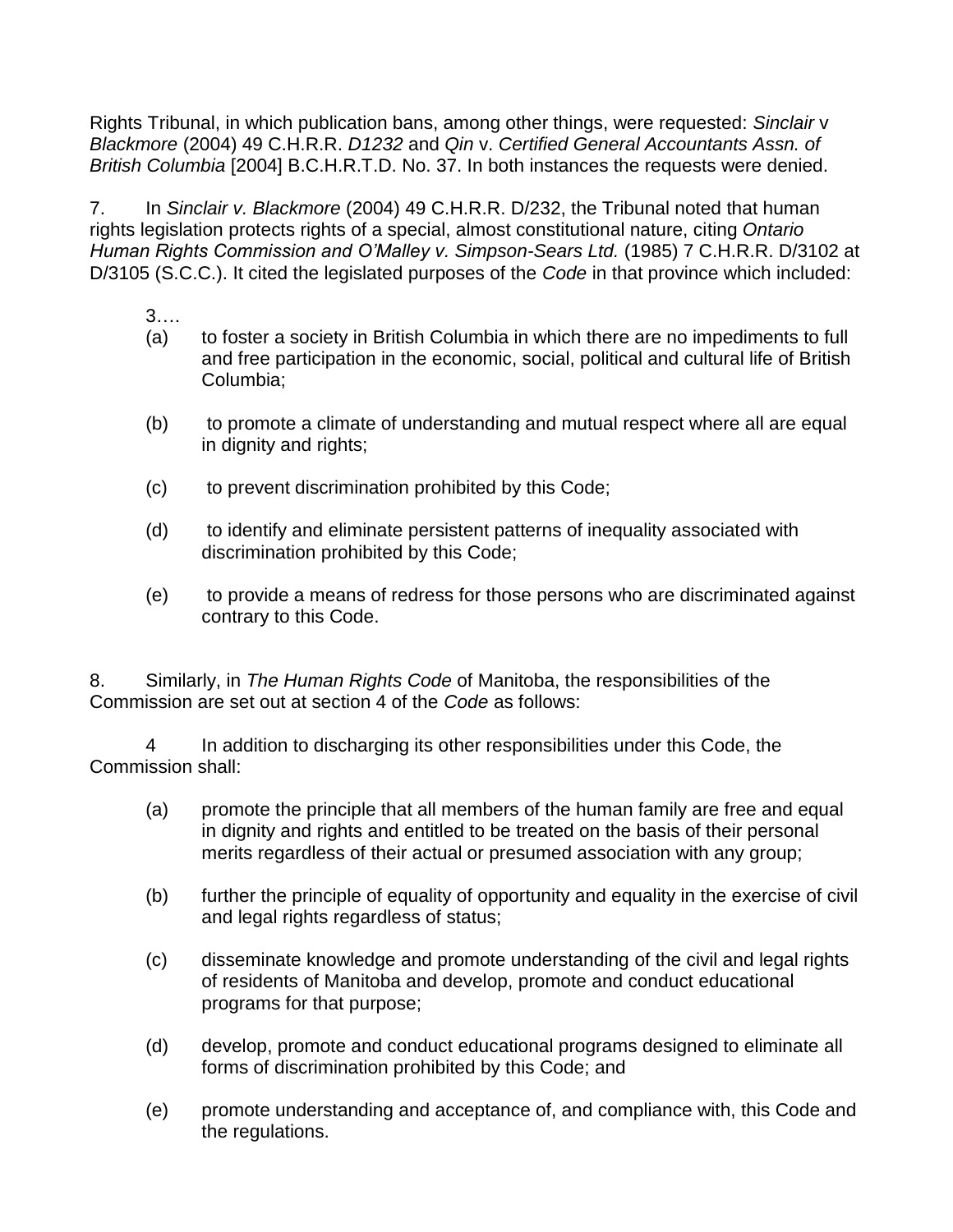9. As the Tribunal in *Sinclair, supra,* noted, in order for these purposes and responsibilities to be fulfilled it is essential that the adjudication panel conduct its hearings in public and that the public have meaningful access to its hearings.

10. In my view, an analysis of the procedure for hearings set out in *The Human Rights Code* of Manitoba makes it clear that the intention of this legislation is for the hearings to be public and that the public have meaningful access to its hearings, unless to do so would cause undue prejudice to one of the parties.

11. Subsection 39(3) of the *Code* provides:

39(3) Every hearing shall be open to the public, but in order to prevent undue prejudice to any party or witness, the adjudicator may prohibit publication or broadcasting of the identity of the party or witness until the adjudicator's final decision has been rendered.

12. Subsection 38(1) of the *Code* provides:

36(1) The adjudicator shall cause notice of the date, time, place and subject matter of the hearing to be published, at least three days prior to the hearing, in the Manitoba Gazette and at least one newspaper that circulates in the part of the Province where the hearing will be held, and may send the same notice to such other news media as the adjudicator considers appropriate.

13. Subsection 36(2) of the *Code* provides:

36(2) The notice referred to in subsection (1) shall contain the names of the parties unless the adjudicator, at the request of any party, decides that it would be unduly prejudicial in the circumstances to disclose the names of some or all of the parties prior to the hearing.

14. The legislation has, therefore, set out a clear intention that the hearing itself and Notice to the public of the hearing both be made available to the public unless a party can establish that it would be unduly prejudicial in the circumstances to do so.

15. In the decisions relied upon by the Commission in this matter, the Tribunal, in addressing a request for a publication ban, followed the common law principles relating to such requests.

16. The *Sinclair* decision, for example, citing the Supreme Court of Canada in *R. v Merstuok,* [2001] 3 S.C.R. 442, cited the proper analytical approach to such cases as follows (at paragraph 32):

A publication ban should only be ordered when: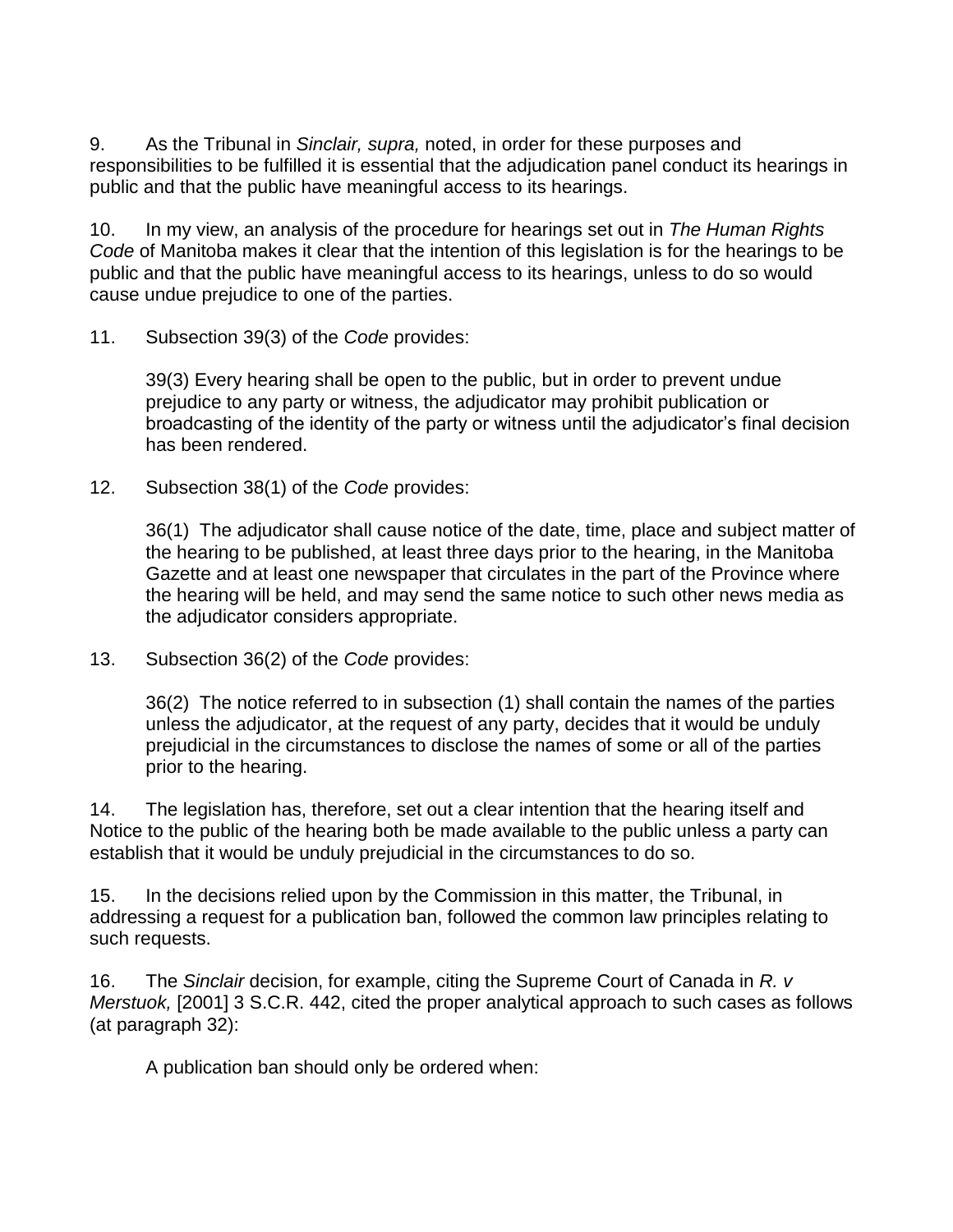- (a) such an order is necessary in order to prevent a serious risk to the proper administration of justice because reasonably alternative measures will not prevent the risk; and
- (b) the salutary effects of the publication ban outweigh the deleterious effects on the rights and interests of the parties and the public, including the effects on the right to free expression, the right of the accused to a fair trial, and the efficacy of the administration of justice.

17. The Tribunal in *Sinclair* (at paragraph 26) stated that in its view this is the proper approach, with appropriate modifications to take into account the human rights context, to follow regarding applications to limit the publication of information related to a complaint.

18. I agree with that approach. In applying this analysis, I find that the respondent has not established that it would be "unduly prejudicial" in the circumstances to disclose its name in the Notice to the public.

19. The respondent's submission that none of the allegations have yet been proven and that it therefore should not be tarred with that brush in the absence of any findings of misconduct is similar to the argument that was made by the respondent in *Qin* v. *Certified General Accountants Assn. of British Columbia* [2004] B.C.H.R.T.D. No. 37.

20. In that case the Tribunal found that while the respondent had set out its privacy interests it did not specify why its interests ought to outweigh those of the public in having access to the Tribunal's proceedings. In weighing the respondent's privacy interests with the public's right to access information about matters before the Tribunal, the Tribunal found that there was no evidentiary foundation on which to find in favour of the respondent.

21. Similarly, in this case, although the respondent makes the statement that it ought not to be "tarred with" the brush of allegations of violations of *The Human Rights Code* in the absence of any findings, there is no evidence in this case which would allow me to find that the respondent's privacy interests outweigh the public's interest in having access to information about matters before this Tribunal; nor do I find that there is evidence that the respondent will be unduly prejudiced in the circumstances by the disclosure of its name in the public Notice.

22. The respondent also argued that there is a stigma associated with being alleged to have breached a provision of *The Human Rights Code* which does not apply to other civil proceedings. Again, I do not find that there is any evidence to support this submission. There is no evidence, for example, that being named as a respondent to a complaint filed under *The Human Rights Code* has any greater stigma, than being named in a Statement of Claim, the subject maker of which might include any one of a number of alleged breaches of obligations and duties.

23. It is understandable that a respondent would not want its name disclosed to the public. In this case, however, I do not find that there is any evidence that the respondent would be unduly prejudiced in the circumstances such as would outweigh both the objectives of the